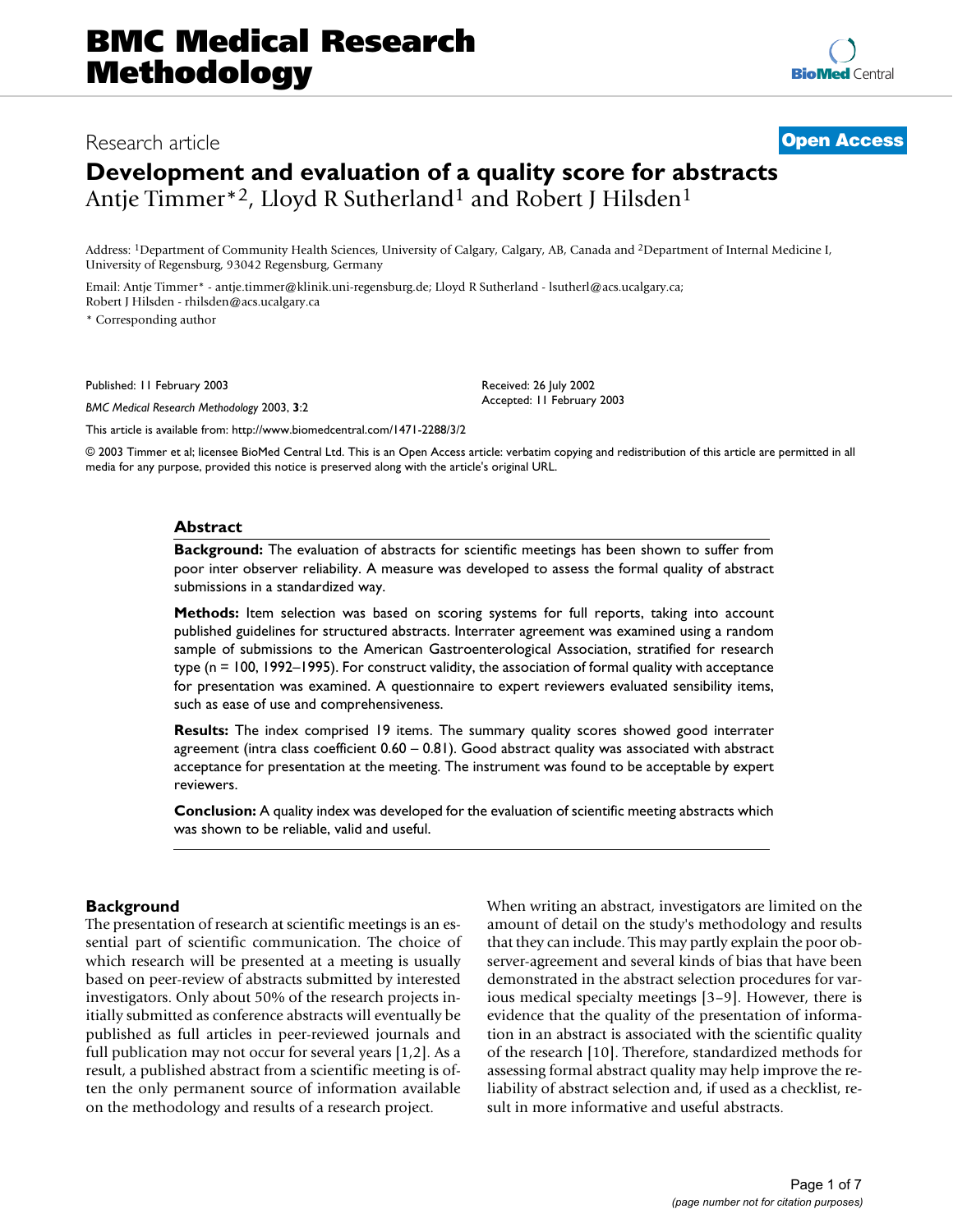Quality checklists and scoring instruments have been published for use with full reports of clinical research [11,12]. No such score is available for the evaluation of abstracts. Also, there is little information addressing the reporting of the methodology and results in basic science research. The objective of this study was to develop a reliable instrument to assess the quality of meeting abstracts that would be applicable to a wide variety of research types, including both clinical and basic science.

# **Methods**

# *Material*

We used abstracts submitted to the 1992 to 1995 annual meetings of the American Gastroenterological Association (AGA) to develop and test a quality scoring instrument for abstracts. Each year several thousands of abstracts on all aspects of research in gastroenterology are submitted to this meeting. All submitted abstracts were published in a yearly supplement to the journal *Gastroenterology* whether or not they were accepted for presentation at the meeting. Abstracts selected for oral or poster presentation were marked, however, the mode of presentation was not specified. Abstracts were submitted on a standard form that limited the length to between 200 to 350 words, depending on font size and inclusion of graphs. A structured format (Background & Aims, Methods, Results, Conclusion) was not mandatory but was commonly used.

For the purpose of this study, we divided the abstracts into different research types. Basic science studies (BSS) comprise all studies, done in a laboratory setting, where the unit of analysis was not an intact human. Controlled clinical trials (CCT) included prospective studies on the effects of diagnostic tests or therapeutic interventions, using parallel or cross over controls. All other studies using humans were categorized as "other clinical research" (OCR) and included human physiology experiments, epidemiological studies and uncontrolled therapeutic studies.

A large sample ( $n = 1000$ ) was selected for use in a follow up study on publication bias using computer generated random numbers based on a database containing all abstracts submitted (17 205). This sampling was stratified by research type to increase the proportion of RCT's. For the test development and testing, a random subsample (n = 100) was collected from this sample. The eventual sample included 42 CCT's, 39 OCR, and 19 BSS. The abstracts were assessed in a prespecified order.

#### *Item generation and reduction*

Formal abstract quality was conceptualized as the combination of the methodological strength of the research as well as the clarity of the presentation. The methodological strength of the research included those methods used to

improve the internal validity of the study as reported in the abstract.

Item selection and instrument structure were based on previously published instruments used to assess the quality of full manuscripts in therapeutic trials and epidemiological research [11,13–15]. A measure developed by Cho and Bero was particularly influential because of its applicability to different types of clinical research [16]. We could not identify any work on quality scoring in basic science reports.

When adapting this scale for use with abstracts, we took into account published guidelines for the composition of structured abstracts for original research for publication in biomedical journals [17,18]. Similar guidelines for meeting abstracts and basic science reports had not been published. For content validity, the list of items was discussed face to face and repeatedly with one researcher each in lab based medicine (J. Wallace, Calgary), health care research (RJ Hilsden), and clinical trials (LR Sutherland). The instrument was further modified following a pilot study of 80 abstracts that were scored by two raters and subsequently discussed in detail. Items were simplified or dropped if consensus decisions were difficult or if sufficient information was absent in the majority of abstracts, unless the item was considered essential for the evaluation of study validity by at least one of the reviewers. Input on the final instrument was sought from researchers in the three fields from across Canada by sending them the instrument and a questionnaire on the appropriateness of the items included (Table [2\)](#page-3-0). No further items were suggested to be added or dropped by those surveyed.

The resulting instrument allowed for the calculation of a summary score with a range from 0 to 1. Summary scores are reported as mean scores with standard errors of the mean (SEM).

#### *Interrater and test-retest reliability*

We tested interrater reliability on 100 abstracts scored by two raters with training in gastroenterology and epidemiology (AT and RJH). Test-retest reliability was determined through the duplicate scoring of 85 abstracts by the same observer (AT) with an interval of four to six weeks. The raters were blinded to name and institution of the authors and to whether the abstract had been selected for presentation. For each item, the kappa coefficient was used to assess the degree of agreement beyond what might be expected by chance [19]. A kappa score in the range of 0.41 to 0.60 was considered to represent moderate agreement, and a kappa score in the range of 0.61 to 0.80 was considered substantial agreement [20]. Agreement between summary scores was assessed using the intra class correlation coefficient [21]. This measure is the ratio of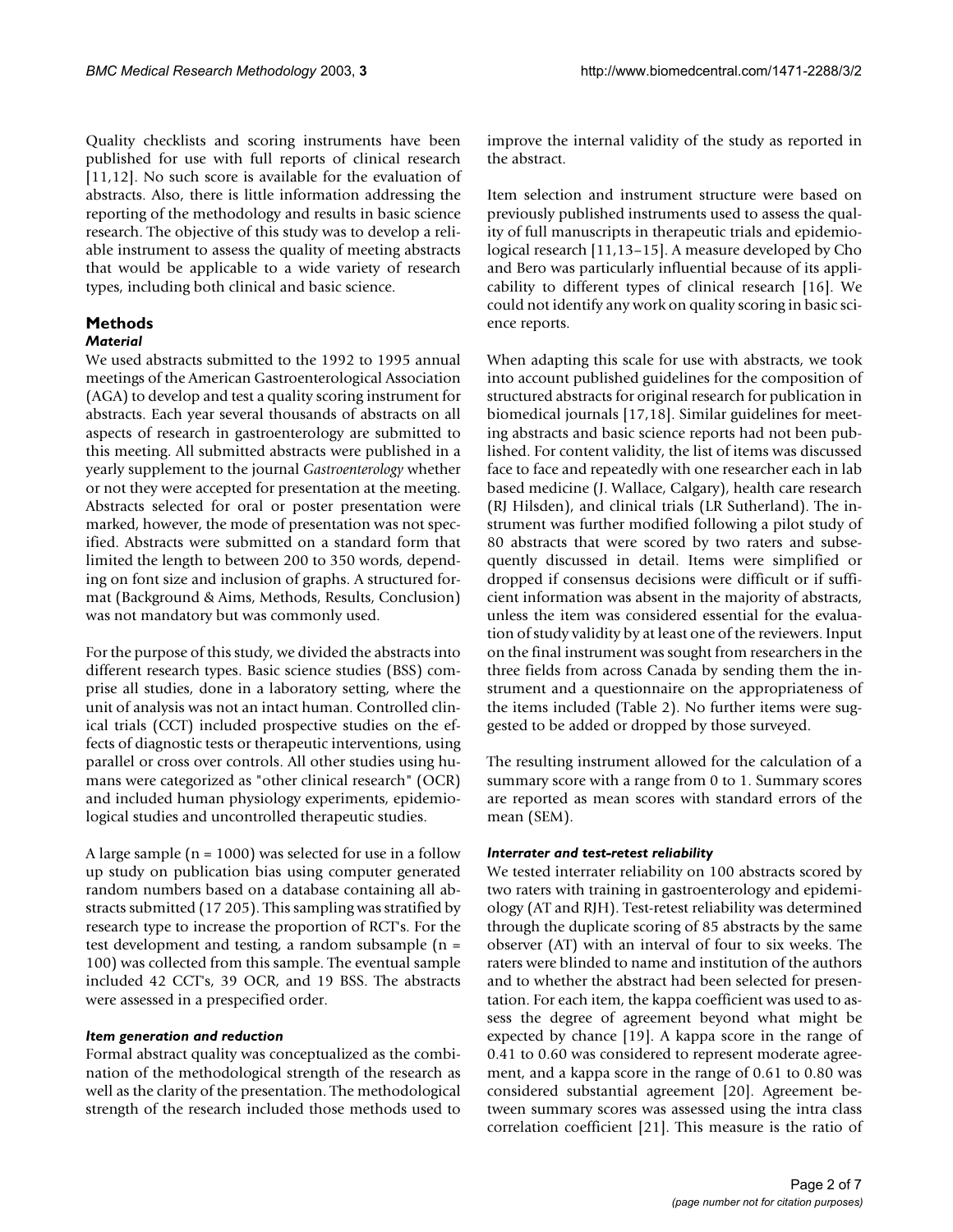between abstract variance to overall variance. A ratio  $(R_{\rm i})$ close to 1 is found when the variance is almost exclusively due to differences between the abstracts, while low ratios represent a strong influence of random error and/or observer variance on the overall variance. There is no universally accepted cut off of  $R_i$  for good agreement, as it is appreciated that this depends on the number of subjects studied and the context in which the decisions based on the instrument will be made [21]. For this study, moderate agreement was defined as  $R_i > 0.6$  and good agreement as  $R_i > 0.8$ .

#### *Construct validity*

To examine construct validity, we hypothesized that higher abstract quality scores should correlate with abstract acceptance by the AGA. To test this hypothesis, the mean quality scores of rejected and accepted abstracts were compared using Student t-tests for independent samples.

#### *Sensibility*

The sensibility of an instrument, as defined by Feinstein, comprises different aspects of usability, such as comprehensibility, ease of use, face and content validity, and suitability for the purpose at hand [22]. A sensibility questionnaire was adapted from Oxman [23,24] to assess the usefulness of the newly developed score (see appendix). This questionnaire was sent to 24 Canadian researchers in gastroenterology and epidemiology. The researchers rated each item based on a seven-point scale (1= unacceptable, 7 = criterion fully met). We considered a mean rating of >5 to indicate general satisfaction with and acceptability of an item.

#### **Results**

The review of the literature and expert opinion resulted in the generation of 24 quality assessment items pertaining to the study purpose, methods, reporting of results and conclusions. Following the pilot-study, the instrument was reduced to 19 items. Two items on research methods were discarded because they were never applicable to the abstracts evaluated (1. whether random selection from the study population was performed; 2. if yes, which method of random selection was used). *A priori* sample size considerations were also never reported. Instead, for use in abstracts, the reporting of *posteriori* sample size considerations or power calculations for negative results was considered sufficient. Two pairs of items were combined into single items. First, "control for confounding by the study design" and "control for confounding by the analysis" were combined into "confounding controlled for?". Second, because it was too difficult to discern between the inclusion/exclusion criteria and the baseline characteristics of the subjects, it was considered sufficient if either were included in the abstract. Although the method of randomization in randomized trials was never described, an item on this was retained because it was considered essential for the assessment of study quality. Following the pilot testing, several items were reworded for simplification and clarity. A detailed manual was written that provided the definitions used for each item (manual available from the authors). Using the instrument and manual, the average time required to score an abstract was 3:45 minutes (range 2:30 to 6:00 minutes). The final 19-item instrument is shown in the appendix.

#### *Reliability*

For the 100 abstracts independently assessed by two raters, quality scores ranged from 0.28 to 0.95, and were approximately normally distributed. As shown in table [1,](#page-2-0) the inter-observer agreement was highest for controlled clinical trials and lowest for basic science abstracts. Individual item analysis showed substantial agreement for the description of random allocation, investigator and subject blinding, appropriateness of sample size, reporting of attrition, and reporting of statistical tests. Moderate agreement was achieved for the appropriateness of the controls and the appropriateness of the statistical methods. The agreement was low for the remaining items (description of study objective, description and appropriateness of the design, method of subject selection, definition of outcome measure, control for confounding, exact p-values or confidence intervals, reporting of results, and conclusions supported by the results).

Test-retest reliability was good independent of the research type, with identical mean scores for first and second evaluations (0.57) and an intra-class coefficient of 0.85. Individual items also had good test-retest reliability (range of kappa coefficients, 0.54 to 0.85).

#### <span id="page-2-0"></span>**Table 1: Interrater reliability.**

| Type of research        | n  | mean summary score observer<br>(SEM) | mean summary score observer<br>2 (SEM) | intra class correlation<br>coefficient $(R_i)$ |
|-------------------------|----|--------------------------------------|----------------------------------------|------------------------------------------------|
| Clinical trials only    | 42 | .63(0.02)                            | .63(02)                                | .8۱                                            |
| Other clinical research | 39 | .57(02)                              | .59(.02)                               | .67                                            |
| <b>Basic science</b>    |    | .50(.02)                             | .61(0.03)                              | .60                                            |

SEM = standard error of the mean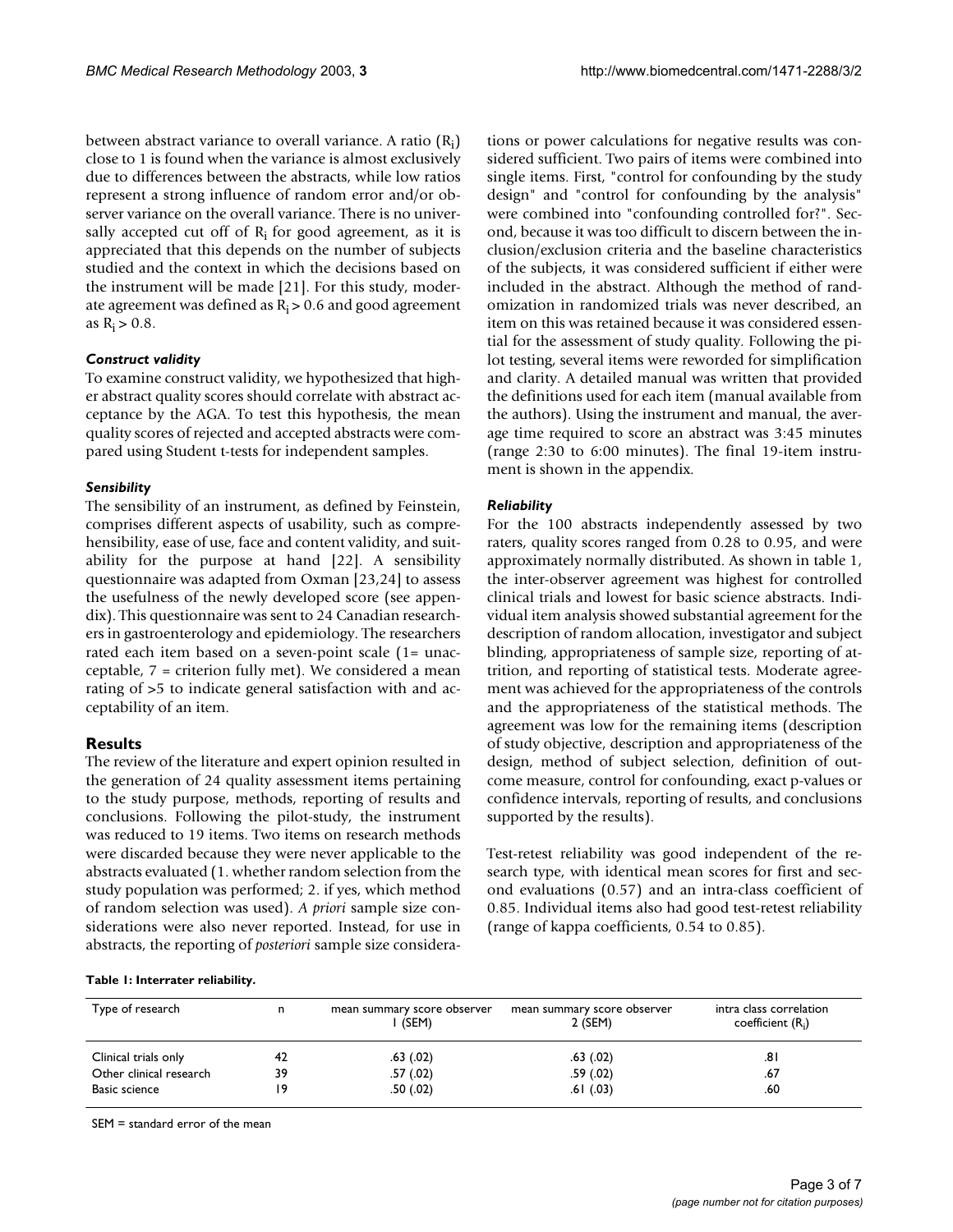#### <span id="page-3-0"></span>**Table 2: Sensibility ratings**

|                                        | Basic Scientists (range) | Clinical & Health Care Researchers |
|----------------------------------------|--------------------------|------------------------------------|
| Number of reviewers                    | 4                        | н                                  |
| I. Wide applicability                  | $3.5(1-5)$               | $5.7(3-7)$                         |
| 2. Use in basic science                | $2.5(1-5)$               | $5.4(4-7)$                         |
| 3. Use in clinical research            | $4.5(1-6)$               | $5.8(4-7)$                         |
| 4. Clarity and simplicity              | $3.3(1-5)$               | $5.7(5-7)$                         |
| 5. Time and effort needed              | $2.3(1-5)$               | $5.6(5-7)$                         |
| 6. Adequate instructions               | $3.8(1-5)$               | $5.8(5-7)$                         |
| 7. Information available from abstract | $4.0(3-5)$               | $4.6(4-5)$                         |
| 8. Need for subjective decisions       | $4.8(3-6)$               | $5.4(4-7)$                         |
| 9. No redundancy                       | $4.3(3-5)$               | $6.3(5-7)$                         |
| 10. Comprehensiveness                  | $5.5(2-7)$               | $5.9(3-7)$                         |
| 11. Response options                   | $6.0(4-7)$               | $5.9(3-7)$                         |
| 12. Discriminative power               | $5.8(5-7)$               | $5.7(5-7)$                         |
| 13. Measures methodology               | $5.5(4-7)$               | $5.7(4-7)$                         |
| 14. Measures reporting                 | $5.3(3-7)$               | $5.9(5-7)$                         |
| Mean rating                            | $4.3(3.3-5.7)$           | $5.7(4.9-6.5)$                     |

Ratings on a scale from 1 (unacceptable) to 7 (fully met). Mean > 5: item acceptable

#### *Construct Validity*

In total, 67 of the 100 abstracts were accepted for presentation at the AGA meeting. These abstracts had significantly higher quality scores compared with the rejected abstracts (0.61 vs. 0.54,  $p = 0.001$ ). The quality scores were higher for accepted abstracts compared with rejected abstracts for all research types, but this was only statistically significant for clinical trials ( $n = 42$ , 0.67 vs. 0.52,  $p <$ 0.001).

#### *Sensibility*

Sensibility ratings were available from 15 reviewers (survey response rate 62.5%). As shown in Table [2,](#page-3-0) clinical and health care researchers found the instrument useful and acceptable for the purpose described. The reviewers felt that both the research methodology and quality of the report were adequately assessed by our instrument (Table [2\)](#page-3-0). In general, basic scientists found the instrument less useful, largely because of the time and effort required. Both groups of reviewers considered the applicability to basic science abstracts to be a problem. The issue of the limited amount of information available from abstracts was also raised.

#### **Discussion**

We have developed a reliable instrument for assessing the quality of an abstract submitted to a scientific meeting. The instrument rates both the quality of the reporting and the quality of the research methods. While a variety of scales are available for the assessment of full reports of clinical trials, abstract evaluation has usually involved informal ad hoc scales or checklists [4,18,25,26] or has been

restricted to the quality of reporting only [18,27,28]. Furthermore, most abstract evaluation studies were based on summaries of published research.

The limited amount of information available from abstracts was the greatest challenge in the development of this instrument. The methodological quality of research can only be assessed to the extent that pertinent information is available in the report. There is controversy over how well the quality of research is reflected in a short report [25,29,30]. Furthermore, the quality of the report and the quality of the research are often intertwined. The experts in our sensibility survey felt that our instrument adequately assessed both the research methodology and the quality of the report. However, we appreciate that the lack of a clear distinction between these two concepts of quality in our instrument may be unsatisfactory to some users, as may the restriction to formal aspects of scientific quality. Our instrument avoids any judgment of content, such as, originality, ethics or scientific relevance. It is recommended that these factors be assessed separately, as suggested by other authors [16,28,31]. However, there is evidence that the formal quality of a research report reflects the content or overall quality of the research [28,32]. This view is supported by the association of higher quality scores with abstract acceptance by the AGA.

A few important items seem to be missing in our instrument. These are characteristics which were never reported in any of the abstracts, although they have been shown to be essential to the validity of study results. Most prominently, this concerns concealment of allocation in RCT's.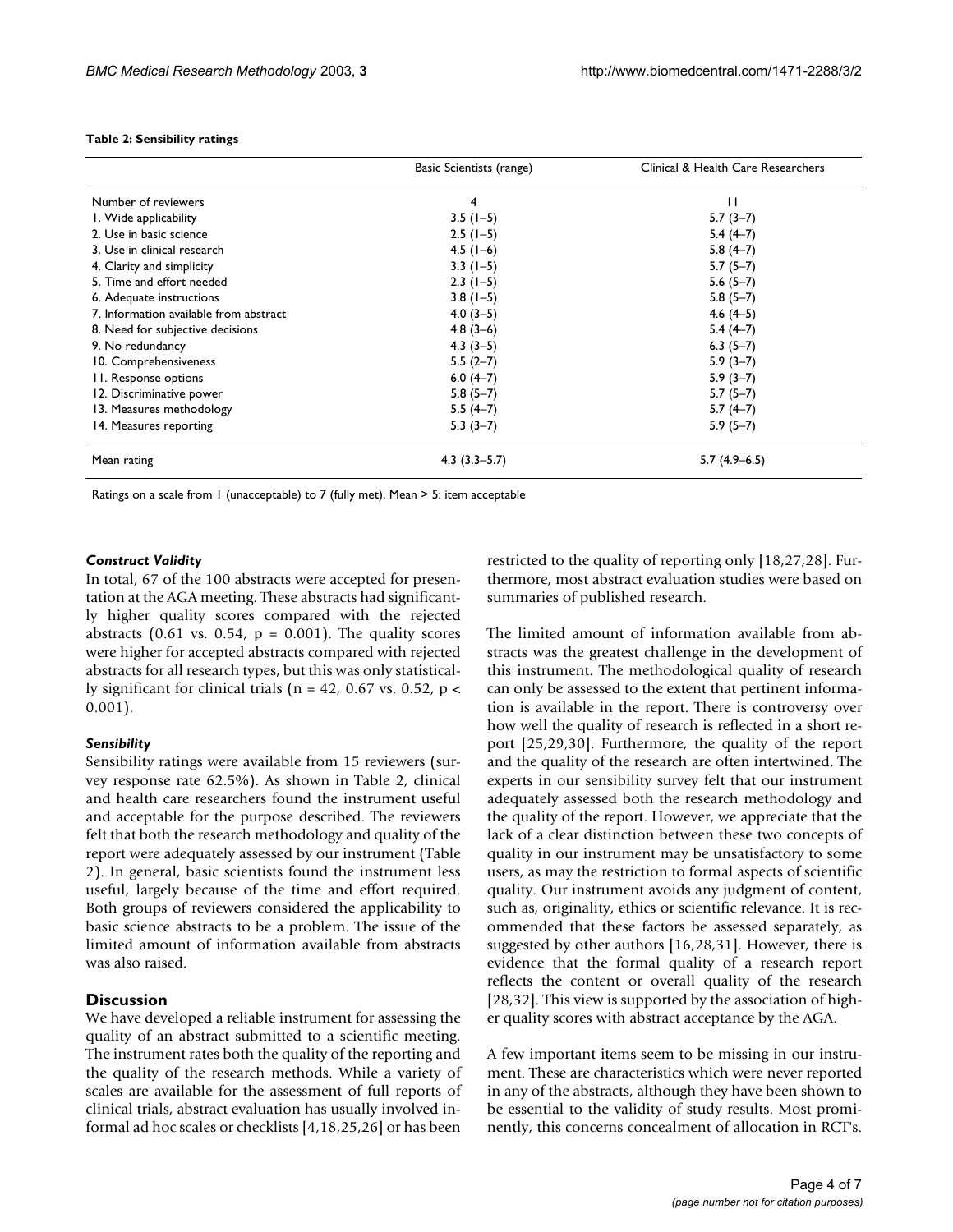Possibly, the importance of this item was not appreciated by abstract authors because the paper by Schulz, demonstrating the bias introduced by open allocation was only published in 1995, i.e. after conclusion of our abstract submission period studied [33].

Generally, the use of summary scores should be viewed with caution. In the context of meta-analysis, the individual assessment of the various methodological aspects has been shown to be more informative with respect to their effect on effect size. The excellent meta-analysis by Jüni et al. on quality scoring of clinical trials was not published when we developed our instrument [12]. In contrast, the use of a summary score rather than components is more helpful if a range of diverse designs and topics is evaluated, as the number of shared components is rare.

One of the objections raised in the sensibility survey was the time and effort needed to complete a checklist of 19 items. It is appreciated that this list may seem daunting, especially as previous instruments on full reports were restricted to as few as three items. However, instruments such as the checklist used by Chalmers, the Delphi list, or the short instrument by Jadad were developed to assess full reports of randomized clinical trials in the context of meta-analysis [13,14,34]. This entails the possibility (in some cases: necessity) to tailor the instrument to the study subject at hand. In contrast, it was our aim to develop an instrument that would be applicable to a wider variety of research types and subjects. Furthermore, even for randomized controlled trials, the use of a three item score was shown to be not useful in the evaluation of abstract quality in a follow up study on scientific abstracts by I. Chalmers [26]. This may be due to insufficient information provided in abstracts. A more sensitive instrument is needed for abstracts. Also, other items are required for the evaluation of other types of research, such as adequate control for confounding in observational studies. Consequently, depending on the study design, only a limited number of items are applicable for each individual abstract. The average time of less than 4 minutes per abstract seemed a reasonable effort. However, this time does not include an evaluation of the scientific background of the study question nor the appreciation of the importance of its conclusions for the scientific community.

Problems were encountered when we tried to tailor the instrument to basic science research reports. In fact, the results of both the reliability testing and the sensibility survey indicate that the instrument may be less suitable for this type of research. We are not aware of any literature on the formal assessment of quality in the design and reporting of basic science research. Therefore, some of the problems encountered were due to a lack of generally agreed upon criteria for the evaluation of this type of research. However, the main difficulty when reading basic science abstracts related to the omission of basic information such as the formulation of the research objective and clarification of the research design. Lower quality scores, an increased need for subjective judgments because of limited information, and lack of scale acceptance by basic science reviewers may be interrelated and may reflect, in general, a lesser interest in structured reporting in basic science abstracts.

The score was subsequently successfully used in a study examining the determinants of abstract acceptance and publication in gastroenterological research [35,36]. High abstract quality scores were associated with higher chances for acceptance for presentation at a meeting, and were also associated with higher impact factors, if abstracts were followed by full publications.

# **Conclusions**

In summary, we have developed a reliable, valid and applicable instrument for the evaluation of the quality of scientific abstracts. While most useful in the clinical research setting, particularly for clinical trials, limitations may apply for its use in basic science. It may also be helpful as a checklist for the preparation of scientific abstracts or serve as an instrument to compare abstract quality between meetings or over time. Other possible applications include the adjunct use in abstract peer review. More work is needed to improve the instrument for use in basic science research and to assess the applicability to other medical specialties. Also, further research should test the hypothesis that this instrument will reduce bias in the selection of abstracts for presentation.

## **Competing interests**

None declared.

# **Authors' contributions**

A. Timmer and RJ Hilsden developed the instrument, evaluated abstracts and jointly wrote the manuscript. The statistical analyses were performed by A. Timmer. LR Sutherland conceived and supervised the study, and contributed to the instrument modifications and to the writing of the manuscript.

# **Tables and Appendix**

Tables and appendices are added at the end of the manuscript as follows:

Table [1:](#page-2-0) Interrater reliability

Table [2:](#page-3-0) Sensibility ratings

Appendix A: Quality scoring instrument (see additional file 1)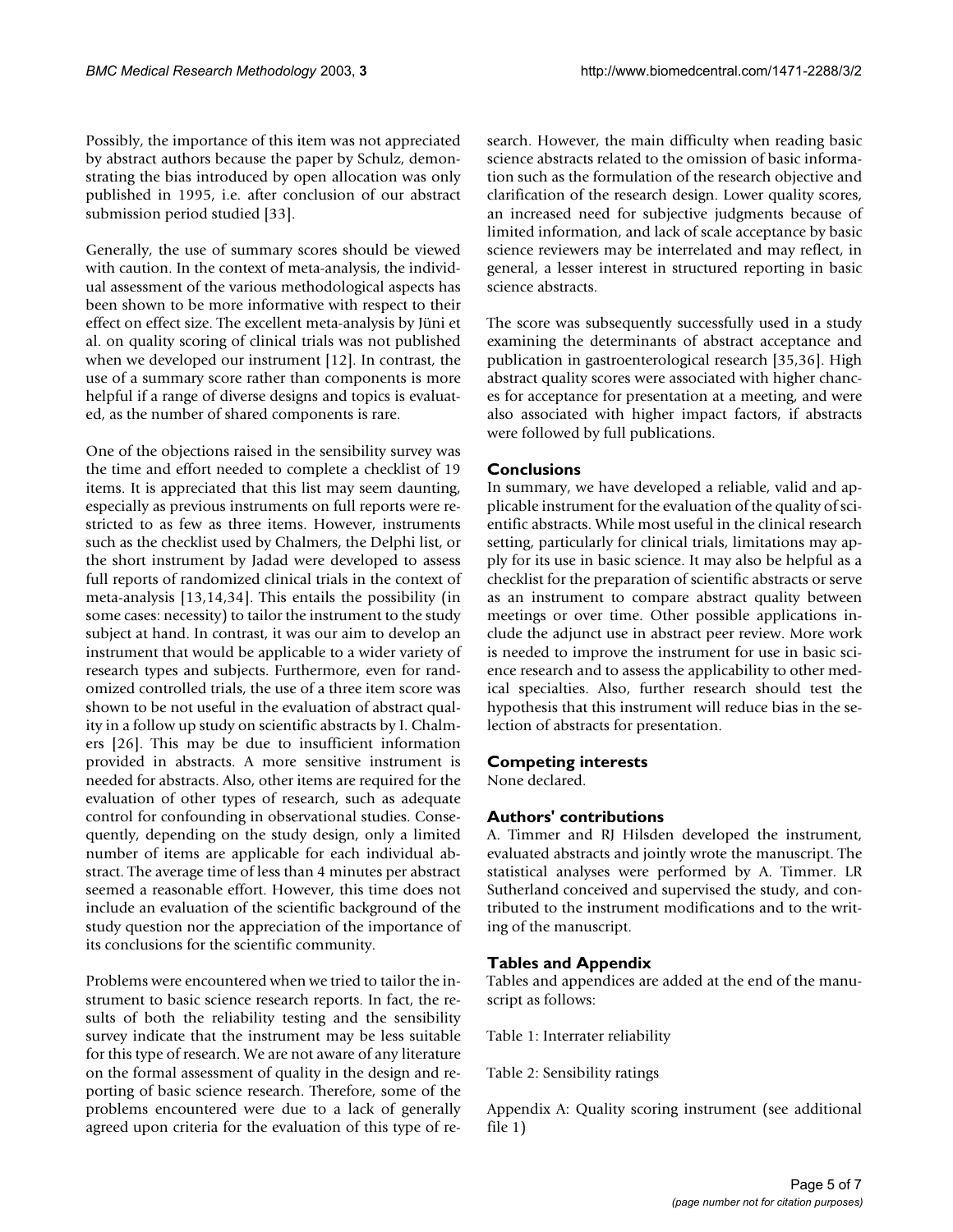Appendix B: Sensibility questionnaire for reviewer survey (see additional file 2)

### **Additional material**

#### **Additional file 1**

*Quality scoring instrument.* Click here for file [\[http://www.biomedcentral.com/content/supplementary/1471-](http://www.biomedcentral.com/content/supplementary/1471-2288-3-2-S1.doc) 2288-3-2-S1.doc]

# **Additional file 2**

*Quality scoring instrument.* Click here for file [\[http://www.biomedcentral.com/content/supplementary/1471-](http://www.biomedcentral.com/content/supplementary/1471-2288-3-2-S2.doc) 2288-3-2-S2.doc]

#### **Acknowledgements**

We wish to thank Dr. MK Cho for providing information and instructions on the instruments developed by her and L. Bero [16]. We would also like to thank J. Wallace and all other expert raters for participation in the sensibility survey. Special thanks to C. Macarthur who contributed to the development and validation of the instrument, as well as to the writing of the manuscript. A. Timmer was a fellow of the German Academic Exchange Service (DAAD). The study was supported by a grant from the Calgary Regional Health Authority (CRHA R&D) and by Searle Canada.

#### **References**

- 1. Scherer RW and Langenberg P **Full publication of results initally presented in abstracts (Cochrane Methodology Review).** *The Cochrane Library* 2001, **Oxford: Update Softw (4):**
- Scherer RW, Dickersin K and Langenberg P [Full publication of re](http://www.ncbi.nlm.nih.gov/entrez/query.fcgi?cmd=Retrieve&db=PubMed&dopt=Abstract&list_uids=8015133)**[sults initially presented in abstracts. A meta-analysis.](http://www.ncbi.nlm.nih.gov/entrez/query.fcgi?cmd=Retrieve&db=PubMed&dopt=Abstract&list_uids=8015133)** *JAMA* 1994, **272:**158-162
- 3. Sacks JJ and Peterson DE **[Improving conference abstract selec](http://www.ncbi.nlm.nih.gov/entrez/query.fcgi?cmd=Retrieve&db=PubMed&dopt=Abstract&list_uids=7841246)[tion \[letter\].](http://www.ncbi.nlm.nih.gov/entrez/query.fcgi?cmd=Retrieve&db=PubMed&dopt=Abstract&list_uids=7841246)** *Epidemiology* 1994, **5:**636-637
- 4. Conn HO **An experiment in blind program selection.** *Clin Res* 1974, **22:**128-134
- 5. Appleton DR and Kerr DN **[Choosing the programme for an in](http://www.ncbi.nlm.nih.gov/entrez/query.fcgi?cmd=Retrieve&db=PubMed&dopt=Abstract&list_uids=624040)[ternational congress.](http://www.ncbi.nlm.nih.gov/entrez/query.fcgi?cmd=Retrieve&db=PubMed&dopt=Abstract&list_uids=624040)** *Br Med J* 1978, **1:**421-423
- 6. Kemper KJ, McCarthy PL and Cicchetti DV **[Improving participa](http://www.ncbi.nlm.nih.gov/entrez/query.fcgi?cmd=Retrieve&db=PubMed&dopt=Abstract&list_uids=8634732)tion and interrater agreement in scoring Ambulatory Pedi[atric Association abstracts. How well have we succeeded?](http://www.ncbi.nlm.nih.gov/entrez/query.fcgi?cmd=Retrieve&db=PubMed&dopt=Abstract&list_uids=8634732)** *Arch Pediatr Adolesc Med* 1996, **150:**380-383
- 7. Vilstrup H and Sorensen HT **[A comparative study of scientific](http://www.ncbi.nlm.nih.gov/entrez/query.fcgi?cmd=Retrieve&db=PubMed&dopt=Abstract&list_uids=9675543) evaluation of abstracts submitted to the 1995 European As[sociation for the Study of the Liver Copenhagen meeting.](http://www.ncbi.nlm.nih.gov/entrez/query.fcgi?cmd=Retrieve&db=PubMed&dopt=Abstract&list_uids=9675543)** *Dan Med Bull* 1998, **45:**317-319
- 8. Rubin HR, Redelmeier DA, Wu AW and Steinberg EP **[How reliable](http://www.ncbi.nlm.nih.gov/entrez/query.fcgi?cmd=Retrieve&db=PubMed&dopt=Abstract&list_uids=8505684) is peer review of scientific abstracts? Looking back at the [1991 Annual Meeting of the Society of General Internal](http://www.ncbi.nlm.nih.gov/entrez/query.fcgi?cmd=Retrieve&db=PubMed&dopt=Abstract&list_uids=8505684) [Medicine.](http://www.ncbi.nlm.nih.gov/entrez/query.fcgi?cmd=Retrieve&db=PubMed&dopt=Abstract&list_uids=8505684)** *J Gen Intern Med* 1993, **8:**255-258
- 9. Koren G, Graham K, Shear H and Einarson T **[Bias against the null](http://www.ncbi.nlm.nih.gov/entrez/query.fcgi?cmd=Retrieve&db=PubMed&dopt=Abstract&list_uids=2566082) [hypothesis: the reproductive hazards of cocaine.](http://www.ncbi.nlm.nih.gov/entrez/query.fcgi?cmd=Retrieve&db=PubMed&dopt=Abstract&list_uids=2566082)** *Lancet* 1989, 1140-1142
- 10. McIntosh N **[Abstract information and structure at scientific](http://www.ncbi.nlm.nih.gov/entrez/query.fcgi?cmd=Retrieve&db=PubMed&dopt=Abstract&list_uids=8596292) [meetings \[letter\].](http://www.ncbi.nlm.nih.gov/entrez/query.fcgi?cmd=Retrieve&db=PubMed&dopt=Abstract&list_uids=8596292)** *Lancet* 1996, **347:**544-545
- 11. Moher D, Jadad AR, Nichol G, Penman M, Tugwell P and Walsh S **[As](http://www.ncbi.nlm.nih.gov/entrez/query.fcgi?cmd=Retrieve&db=PubMed&dopt=Abstract&list_uids=7743790)[sessing the quality of randomized controlled trials: an anno](http://www.ncbi.nlm.nih.gov/entrez/query.fcgi?cmd=Retrieve&db=PubMed&dopt=Abstract&list_uids=7743790)[tated bibliography of scales and checklists.](http://www.ncbi.nlm.nih.gov/entrez/query.fcgi?cmd=Retrieve&db=PubMed&dopt=Abstract&list_uids=7743790)** *Control Clin Trials* 1995, **16:**62-73
- 12. Juni P, Witschi A, Bloch R and Egger M **[The hazards of scoring the](http://www.ncbi.nlm.nih.gov/entrez/query.fcgi?cmd=Retrieve&db=PubMed&dopt=Abstract&list_uids=10493204) [quality of clinical trials for meta-analysis.](http://www.ncbi.nlm.nih.gov/entrez/query.fcgi?cmd=Retrieve&db=PubMed&dopt=Abstract&list_uids=10493204)** *JAMA* 1999, **282:**1054- 1060
- 13. Chalmers TC, Smith H Jr, Blackburn B, Silverman B, Schroeder B, Reitman D and Ambroz A **[A method for assessing the quality of a](http://www.ncbi.nlm.nih.gov/entrez/query.fcgi?cmd=Retrieve&db=PubMed&dopt=Abstract&list_uids=7261638) [randomized controlled trial.](http://www.ncbi.nlm.nih.gov/entrez/query.fcgi?cmd=Retrieve&db=PubMed&dopt=Abstract&list_uids=7261638)** *Control Clin Trials* 1981, **2:**31-49
- 14. Jadad AR, Moore RA, Carroll D, Jenkinson C, Reynolds DJ, Gavaghan DJ and McQuay HJ **[Assessing the quality of reports of rand](http://www.ncbi.nlm.nih.gov/entrez/query.fcgi?cmd=Retrieve&db=PubMed&dopt=Abstract&list_uids=8721797)[omized clinical trials: is blinding necessary?](http://www.ncbi.nlm.nih.gov/entrez/query.fcgi?cmd=Retrieve&db=PubMed&dopt=Abstract&list_uids=8721797)** *Control Clin Trials* 1996, **17:**1-12
- 15. Friedenreich CM **[Methods for pooled analyses of epidemiologic](http://www.ncbi.nlm.nih.gov/entrez/query.fcgi?cmd=Retrieve&db=PubMed&dopt=Abstract&list_uids=8347739) [studies.](http://www.ncbi.nlm.nih.gov/entrez/query.fcgi?cmd=Retrieve&db=PubMed&dopt=Abstract&list_uids=8347739)** *Epidemiology* 1993, **4:**295-302
- 16. Cho MK and Bero LA **[Instruments for assessing the quality of](http://www.ncbi.nlm.nih.gov/entrez/query.fcgi?cmd=Retrieve&db=PubMed&dopt=Abstract&list_uids=8015115) [drug studies published in the medical literature.](http://www.ncbi.nlm.nih.gov/entrez/query.fcgi?cmd=Retrieve&db=PubMed&dopt=Abstract&list_uids=8015115)** *JAMA* 1994, **272:**101-104
- 17. Haynes RB **[More informative abstracts: current status and](http://www.ncbi.nlm.nih.gov/entrez/query.fcgi?cmd=Retrieve&db=PubMed&dopt=Abstract&list_uids=8326343) [evaluation.](http://www.ncbi.nlm.nih.gov/entrez/query.fcgi?cmd=Retrieve&db=PubMed&dopt=Abstract&list_uids=8326343)** *J Clin Epidemiol* 1993, **46:**595-597
- 18. Froom P and Froom J **[Deficiencies in structured medical](http://www.ncbi.nlm.nih.gov/entrez/query.fcgi?cmd=Retrieve&db=PubMed&dopt=Abstract&list_uids=8326342) [abstracts.](http://www.ncbi.nlm.nih.gov/entrez/query.fcgi?cmd=Retrieve&db=PubMed&dopt=Abstract&list_uids=8326342)** *J Clin Epidemiol* 1993, **46:**591-594
- 19. Landis JR and Koch GG **[The measurement of observer agree](http://www.ncbi.nlm.nih.gov/entrez/query.fcgi?cmd=Retrieve&db=PubMed&dopt=Abstract&list_uids=843571)[ment for categorical data.](http://www.ncbi.nlm.nih.gov/entrez/query.fcgi?cmd=Retrieve&db=PubMed&dopt=Abstract&list_uids=843571)** *Biometrics* 1977, **33:**159-174
- 20. Seigel DG, Podgor MJ and Remaley NA **[Acceptable values of kap](http://www.ncbi.nlm.nih.gov/entrez/query.fcgi?cmd=Retrieve&db=PubMed&dopt=Abstract&list_uids=1570823)[pa for comparison of two groups.](http://www.ncbi.nlm.nih.gov/entrez/query.fcgi?cmd=Retrieve&db=PubMed&dopt=Abstract&list_uids=1570823)** *Am J Epidemiol* 1992, **135:**571- 578
- 21. Streiner DL and Norman GR *Health measurement scales. A practical guide to their development and use. Oxford, New York, Tokyo: Oxford University Press* 1989,
- 22. Feinstein AR **The theory and evaluation of sensibility.** *In Clinimetrics New Haven, London: Yale University Press* 1987, 141-166
- 23. Oxman AD, Guyatt GH, Cook DJ, Jaeschke R, Heddle N and Keller J **[An index of scientific quality for health reports in the lay](http://www.ncbi.nlm.nih.gov/entrez/query.fcgi?cmd=Retrieve&db=PubMed&dopt=Abstract&list_uids=8263584) [press.](http://www.ncbi.nlm.nih.gov/entrez/query.fcgi?cmd=Retrieve&db=PubMed&dopt=Abstract&list_uids=8263584)** *J Clin Epidemiol* 1993, **46:**987-1001
- 24. Oxman AD, Guyatt G and Guyatt GH **Validation of an index of the quality of review articles.** *J Clin Epidemiol* 1991, **11:**1271-1278
- 25. Panush RS, Delafuente JC, Connelly CS, Edwards NL, Greer JM, Longley S and Bennett F **[Profile of a meeting: how abstracts are writ](http://www.ncbi.nlm.nih.gov/entrez/query.fcgi?cmd=Retrieve&db=PubMed&dopt=Abstract&list_uids=2746562)[ten and reviewed.](http://www.ncbi.nlm.nih.gov/entrez/query.fcgi?cmd=Retrieve&db=PubMed&dopt=Abstract&list_uids=2746562)** *J Rheumatol* 1989, **16:**145-147
- 26. Chalmers I, Adams M, Dickersin K, Hetherington J, Tarnow-Mordi W, Meinert C, Tonascia s and Chalmers TC **[A cohort study of](http://www.ncbi.nlm.nih.gov/entrez/query.fcgi?cmd=Retrieve&db=PubMed&dopt=Abstract&list_uids=2304219) [summary reports of controlled trials.](http://www.ncbi.nlm.nih.gov/entrez/query.fcgi?cmd=Retrieve&db=PubMed&dopt=Abstract&list_uids=2304219)** *JAMA* 1990, **263:**1401- 1405
- 27. Narine L, Yee DS, Einarson TR and Ilersich AL **[Quality of abstracts](http://www.ncbi.nlm.nih.gov/entrez/query.fcgi?cmd=Retrieve&db=PubMed&dopt=Abstract&list_uids=1993292) [of original research articles in CMAJ in 1989.](http://www.ncbi.nlm.nih.gov/entrez/query.fcgi?cmd=Retrieve&db=PubMed&dopt=Abstract&list_uids=1993292)** *CMAJ* 1991, **144:**449-453
- 28. Scherer RW and Crawley B **[Reporting of randomized clinical](http://www.ncbi.nlm.nih.gov/entrez/query.fcgi?cmd=Retrieve&db=PubMed&dopt=Abstract&list_uids=9676678) [trial descriptors and use of structured abstracts.](http://www.ncbi.nlm.nih.gov/entrez/query.fcgi?cmd=Retrieve&db=PubMed&dopt=Abstract&list_uids=9676678)** *JAMA* 1998, **280:**269-272
- 29. Deeks JJ and Altman DG **[Inadequate reporting of controlled tri](http://www.ncbi.nlm.nih.gov/entrez/query.fcgi?cmd=Retrieve&db=PubMed&dopt=Abstract&list_uids=9863796)[als as short reports.](http://www.ncbi.nlm.nih.gov/entrez/query.fcgi?cmd=Retrieve&db=PubMed&dopt=Abstract&list_uids=9863796)** *Lancet* 1998, **352:**1908-1909
- 30. Weintraub WH **Are published manuscripts representative of the surgical meeting abstracts? An objective appraisal.** *J Ped Surg* 1987, **22:**11-13
- 31. Weber EJ, Callaham ML, Wears RL, Barton C and Young G **[Unpub](http://www.ncbi.nlm.nih.gov/entrez/query.fcgi?cmd=Retrieve&db=PubMed&dopt=Abstract&list_uids=9676674)[lished research from a medical specialty meeting. Why in](http://www.ncbi.nlm.nih.gov/entrez/query.fcgi?cmd=Retrieve&db=PubMed&dopt=Abstract&list_uids=9676674)[vestigators fail to publish.](http://www.ncbi.nlm.nih.gov/entrez/query.fcgi?cmd=Retrieve&db=PubMed&dopt=Abstract&list_uids=9676674)** *JAMA* 1998, **280:**257-259
- 32. Moher D, Jadad AR and Tugwell P **[Assessing the quality of rand](http://www.ncbi.nlm.nih.gov/entrez/query.fcgi?cmd=Retrieve&db=PubMed&dopt=Abstract&list_uids=8707495)[omized controlled trials. Current issues and future direc](http://www.ncbi.nlm.nih.gov/entrez/query.fcgi?cmd=Retrieve&db=PubMed&dopt=Abstract&list_uids=8707495)[tions.](http://www.ncbi.nlm.nih.gov/entrez/query.fcgi?cmd=Retrieve&db=PubMed&dopt=Abstract&list_uids=8707495)** *International Journal of Technology Assessment in Health Care* 1996, **12:**195-208
- 33. Schulz KF, Chalmers I and Hayes RJ **[Empirical evidence of bias: di](http://www.ncbi.nlm.nih.gov/entrez/query.fcgi?cmd=Retrieve&db=PubMed&dopt=Abstract&list_uids=7823387)[mensions of methodological quality associated with esti](http://www.ncbi.nlm.nih.gov/entrez/query.fcgi?cmd=Retrieve&db=PubMed&dopt=Abstract&list_uids=7823387)[mates of treatment in controlled trials.](http://www.ncbi.nlm.nih.gov/entrez/query.fcgi?cmd=Retrieve&db=PubMed&dopt=Abstract&list_uids=7823387)** *JAMA* 1995, **273:**408- 412
- 34. Verhagen AP, de Vet HC, de Bie RA, Kessels AG, Boers M, Bouter LM and Knipschild PG **[The Delphi list: a criteria list for quality](http://www.ncbi.nlm.nih.gov/entrez/query.fcgi?cmd=Retrieve&db=PubMed&dopt=Abstract&list_uids=10086815) [assessment of randomized clinical trials for conducting sys](http://www.ncbi.nlm.nih.gov/entrez/query.fcgi?cmd=Retrieve&db=PubMed&dopt=Abstract&list_uids=10086815)[tematic reviews developed by Delphi consensus.](http://www.ncbi.nlm.nih.gov/entrez/query.fcgi?cmd=Retrieve&db=PubMed&dopt=Abstract&list_uids=10086815)** *J Clin Epidemiol* 1998, **51:**1235-1241
- 35. Timmer A, Hilsden RJ and Sutherland LR **[Determinants of ab](http://www.ncbi.nlm.nih.gov/entrez/query.fcgi?cmd=Retrieve&db=PubMed&dopt=Abstract&list_uids=64644)[stract acceptance for the Digestive Diseases Week – a cross](http://www.ncbi.nlm.nih.gov/entrez/query.fcgi?cmd=Retrieve&db=PubMed&dopt=Abstract&list_uids=64644) [sectional study.](http://www.ncbi.nlm.nih.gov/entrez/query.fcgi?cmd=Retrieve&db=PubMed&dopt=Abstract&list_uids=64644)** *BMC Med Res Methodol* 2001, **1:**13
- 36. Timmer A, Hilsden RJ, Cole J, Hailey D and Sutherland LR **[Publica](http://www.ncbi.nlm.nih.gov/entrez/query.fcgi?cmd=Retrieve&db=PubMed&dopt=Abstract&list_uids=115863)[tion bias in gastroenterological research.](http://www.ncbi.nlm.nih.gov/entrez/query.fcgi?cmd=Retrieve&db=PubMed&dopt=Abstract&list_uids=115863)** *BMC Med Res Methodol* 2002, **2:**7